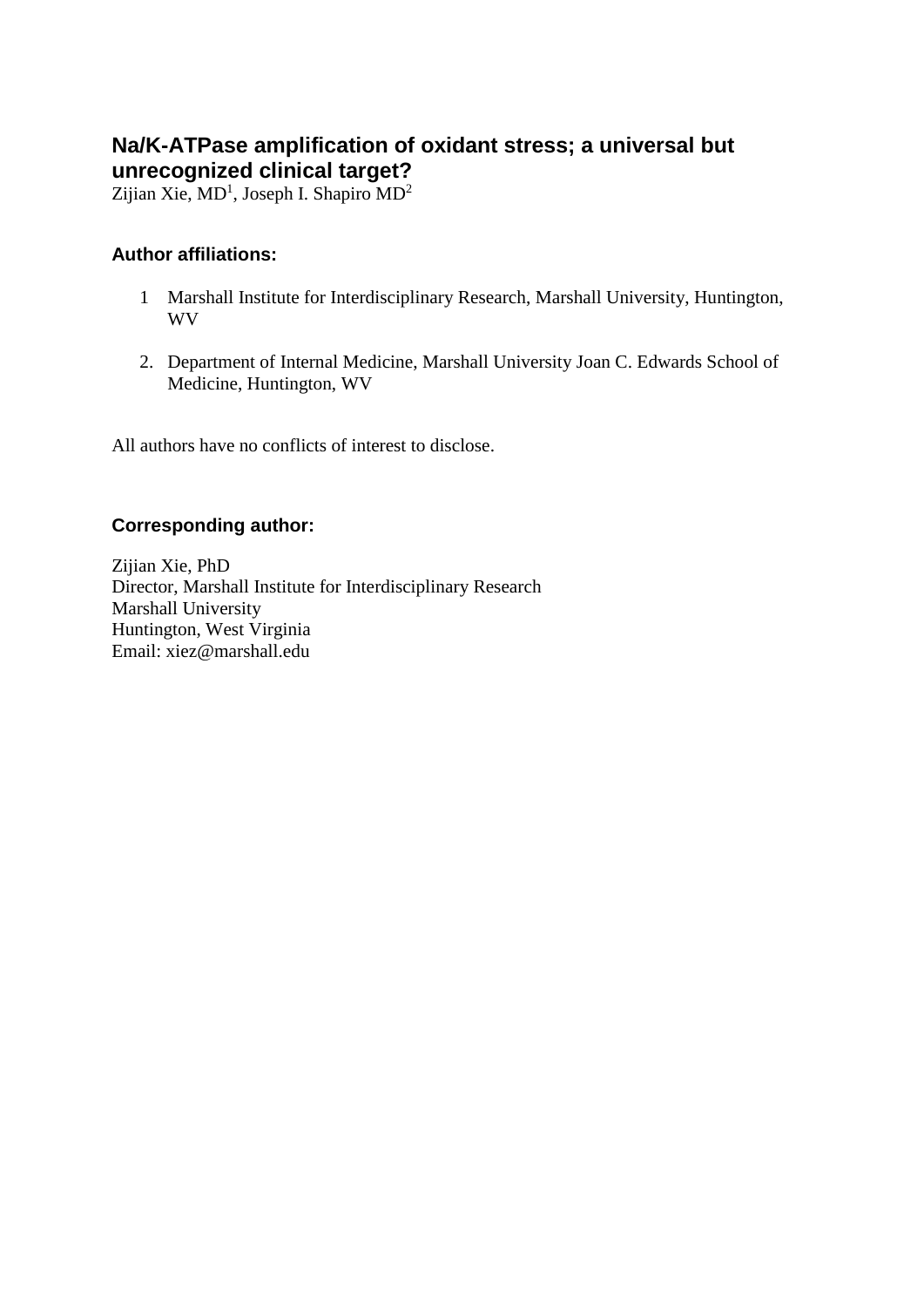# **Abstract**

The Na/K-ATPase has a signaling function which appears to be separate from its ion pumping function. This signaling function refers to the transduction of conformational changes in the Na/K-ATPase  $\alpha$ 1 subunit. These changes activate Src's tyrosine kinase activity, triggering a cascade which generates reactive oxygen species (ROS), modulates other signaling pathways, and causes many physiological and pathophysiological effects. We have recently observed that ROS themselves as well as cardiotonic steroids can actually initiate the signal by directly inducing conformational changes in  $\alpha$ 1. It therefore appears that the Na/K‐ATPase signal cascade can serve as a feed forward amplification for ROS with circulating cardiotonic steroids setting the gain. Work in both cellular and animal models of disease suggest that this amplification process is activated in conditions characterized by oxidant stress ranging from cancer to obesity/metabolic syndrome and may serve as a potential clinical target for interventions.

# **Keywords:**

Na/K-ATPase, oxidant stress, hypertension, fibrosis, renal failure, obesity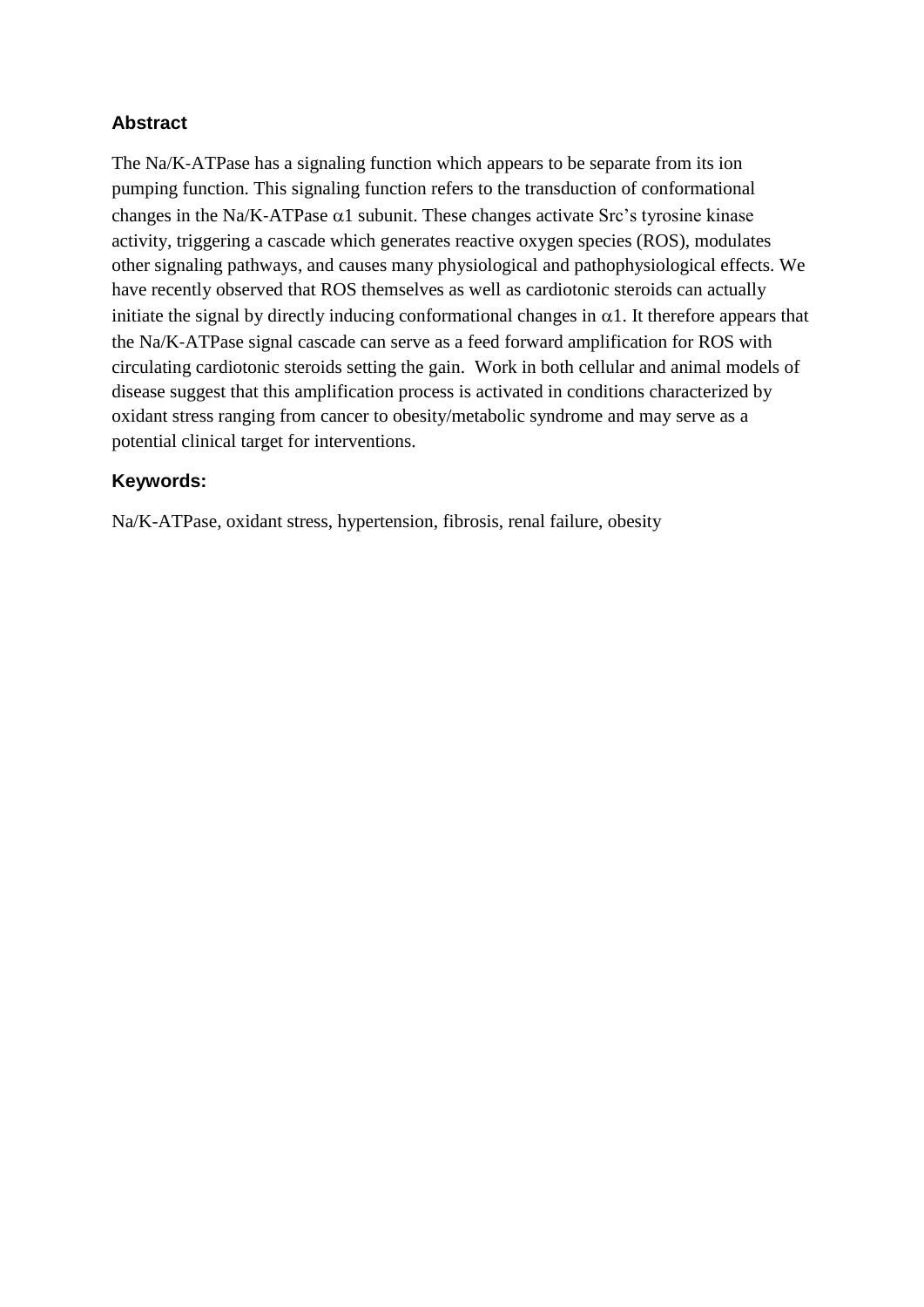The sodium potassium adenosine triphosphatase (Na/K‐ATPase) was discovered by Jens Skou in the 1950s and found to be the predominant ion pump in animal tissues.<sup>1</sup> The Na/K-ATPase consists of at least 2 peptides named  $\alpha$  and  $\beta$  which each possess different isoforms. The  $\alpha$ 1 isoform appears to be displayed ubiquitously in different animal tissues, and for many years was considered to be less important in terms of cell signaling than other  $\alpha$  isoforms (e.g.,  $\alpha$ 2 and  $\alpha$ 3) which are expressed more selectively.<sup>2</sup> Although considerable attention has been devoted to the study of the Na/K-ATPase and its isoforms, the discovery that conformational changes in  $\alpha$ 1 can induce a signal cascade initiated within caveolae and/or lipid rafts has only occurred within the last 20 years.<sup>1</sup> Our group has demonstrated that the Na/K-ATPase  $\alpha$ 1 subunit regulates the activity of membrane associated Src, and that conformational changes in  $\alpha$ 1 may disinhibit Src's tyrosine kinase, leading to activation of a signal cascade which generates reactive oxygen species (ROS), activates mitogen activated protein kinase (MAPK), mammalian target of rapamycin (mTOR) as well as many other cellular processes.<sup>3-6</sup> The contribution of other  $\alpha$  isoforms to signaling is less clear at present.

More recently, we have observed that in addition to generating ROS, the signal cascade can be initiated by H2O2, creating a feed forward amplification of oxidant stress.<sup>7</sup> Specifically, it appears that either cardiotonic steroids or oxidant stress directly can cause the reversible carbonylation of the  $\alpha$ 1 subunit at specific sites.<sup>7</sup> As this process can also be initiated by the binding of cardiotonic steroids to the Na/K-ATPase  $\alpha$ 1 subunit, we would argue that these cardiotonic steroids set the gain for the amplification of ROS. Specifically, increases in the concentration of cardiotonic steroids might allow for greater amplification of ROS generated by other cellular process related to signaling and/or energy metabolism. A schematic of this process is shown in Figure 1.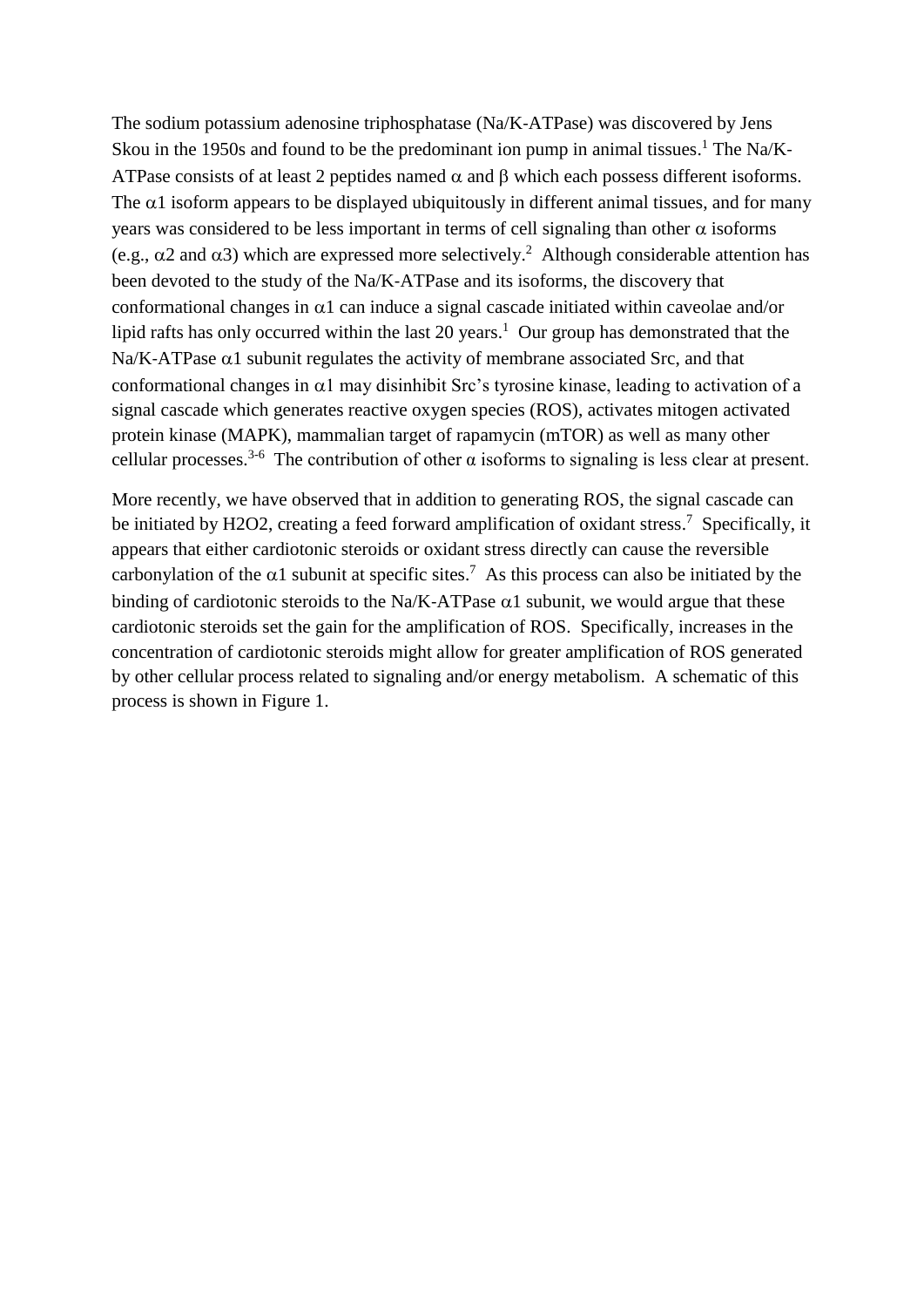

**Figure 1:** Schematic showing Na/K‐ATPase as reactive oxygen species (ROS) amplifier system. CTS-cardiotonic steroids, Orange dimer is Na/K-ATPase. pNaKtide refers to peptide formed from epitope of Na/K-ATPase  $\alpha$ 1 subunit known to bind Src tyrosine kinase fused with TAT leader sequence.

Using this framework, we have identified that activation of this oxidant amplification occurs in settings ranging from cancer growth to organ fibrosis.<sup>8-13</sup> We find that we can interfere with this process by downregulation of the expression of the Na/K-ATPase, elimination of caveolar structure, antibodies to cardiotonic steroids, pharmacological antagonists of cardiotonic steroid binding to the Na/K‐ATPase, Src inhibitors and perhaps most directly, by a peptide developed from the  $\alpha$ 1 Na/K-ATPase subunit merged with a TAT leader sequence to allow for cellular uptake and membrane distribution called  $p$ NaKtide.<sup>3, 13-17</sup> We propose that virtually any of these strategies might have potential clinical application in conditions associated with oxidant stress.

Testing our hypothesis is non-trivial. First, it is likely if not certain that normal physiological functions are regulated in part by this oxidant amplification. Specifically, we know that urinary sodium excretion is impacted by this pathway in rodents, and we have reason to believe that fetal growth and organ development may also require the participation of this pathway.<sup>18</sup> Any clinical testing would need to anticipate these potential toxicities. Second, existing pharmacological agents which antagonize the cardiotonic steroid regulation of this amplifier system may be promiscuous. Spironolactone and its major metabolite, canrenone, while satisfying pharmacological evidence for being competitive antagonists of cardiotonic steroid binding to the Na/K‐ATPase, are also well known to have effects on the mineralocorticoid receptor.<sup>12</sup> Lastly, most agents which target this system including humanized antibodies to cardiotonic steroids or peptides like pNaKtide have yet to be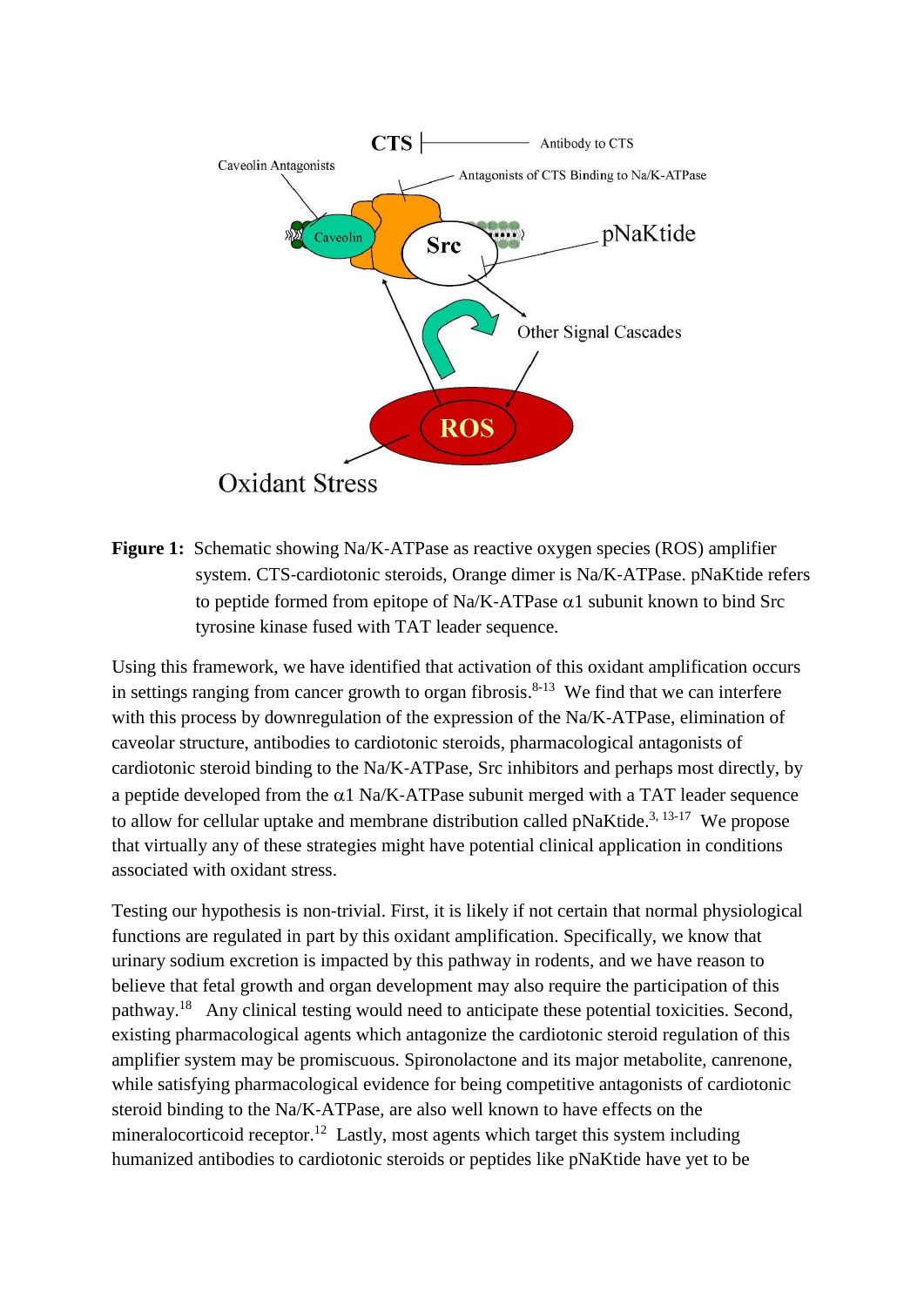subjected to rigorous toxicological analysis. Clearly, testing of these agents in actual clinical scenarios will need additional preclinical work to ensure safe study.

That said, we believe there is widespread potential application. Accumulation of oxidant injury appears to be central to the pathogenesis of many clinical problems, some of which have been effectively recalcitrant to current therapies. It is our contention that addressing the cellular amplification of oxidant stress may allow for novel therapies that might effectively treat some of these clinical problems.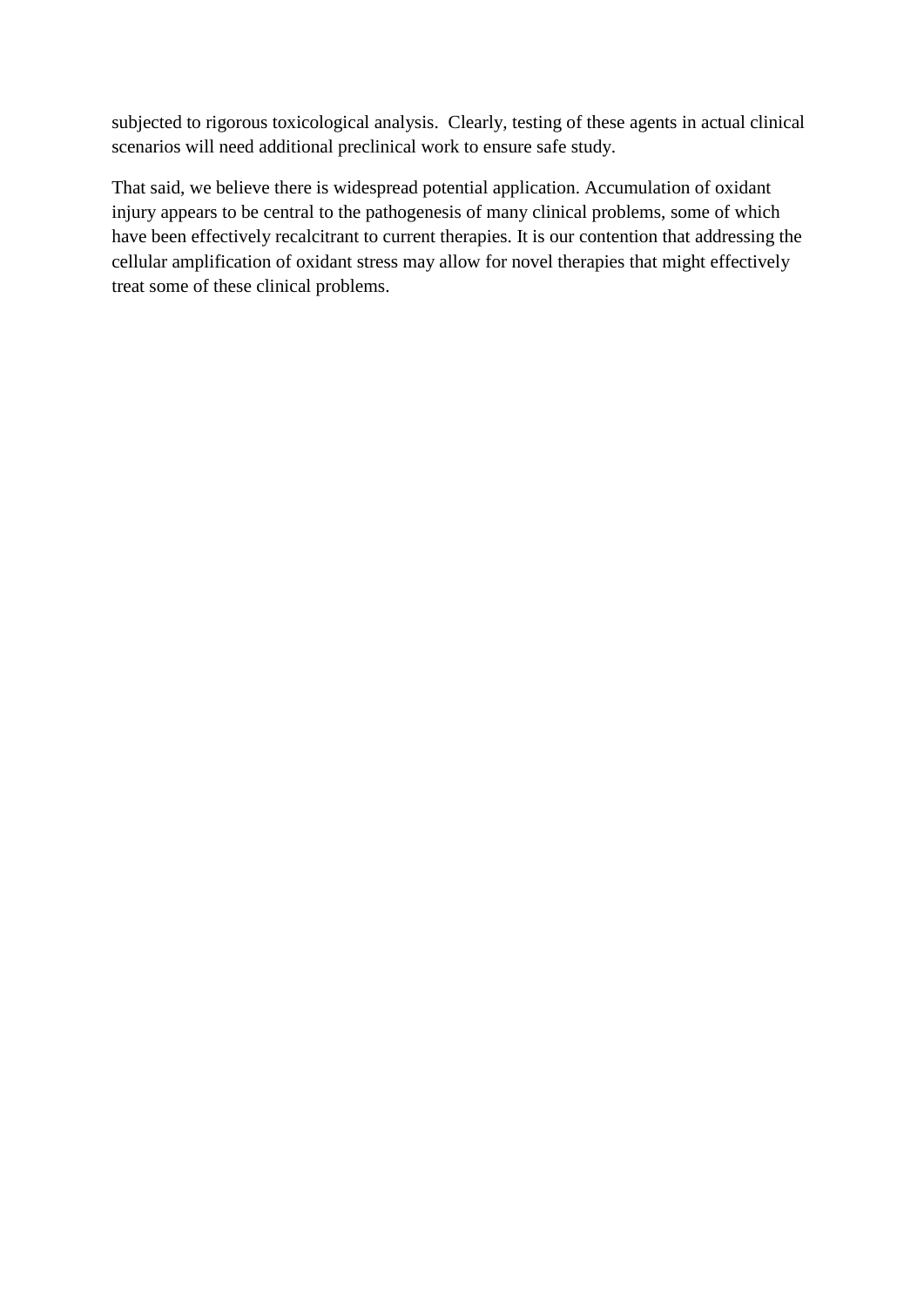# **References**

- 1. Xie JX, Shapiro AP and Shapiro JI. The trade‐off between dietary salt and cardiovascular disease; a role for Na/K‐ATPase signaling? Front Endocrinol (Lausanne). 2014;5:97.
- 2. Bagrov AY, Shapiro JI and Fedorova OV. Endogenous cardiotonic steroids: physiology, pharmacology, and novel therapeutic targets. Pharmacol Rev. 2009;61:9‐38.
- 3. Liu J, Liang M, Liu L, Malhotra D, Xie Z and Shapiro JI. Ouabain‐induced endocytosis of the plasmalemmal Na/K‐ATPase in LLC‐PK1 cells requires caveolin‐1. Kidney Int. 2005;67:1844‐54.
- 4. Tian J, Liu J, Garlid KD, Shapiro JI and Xie Z. Involvement of mitogen‐activated protein kinases and reactive oxygen species in the inotropic action of ouabain on cardiac myocytes. A potential role for mitochondrial K(ATP) channels. Mol Cell Biochem. 2003;242:181‐7.
- 5. Liu J, Tian J, Haas M, Shapiro JI, Askari A and Xie Z. Ouabain interaction with cardiac Na+/K+‐ ATPase initiates signal cascades independent of changes in intracellular Na+ and Ca2+ concentrations. J Biol Chem. 2000;275:27838‐44.
- 6. Xie Z, Kometiani P, Liu J, Li J, Shapiro JI and Askari A. Intracellular reactive oxygen species mediate the linkage of Na+/K+‐ATPase to hypertrophy and its marker genes in cardiac myocytes. J Biol Chem. 1999;274:19323‐8.
- 7. Yan Y, Shapiro AP, Haller S, Katragadda V, Liu L, Tian J, Basrur V, Malhotra D, Xie ZJ, Abraham NG, Shapiro JI and Liu J. Involvement of reactive oxygen species in a feed‐forward mechanism of Na/K- ATPase-mediated signaling transduction. J Biol Chem. 2013;288:34249-58.
- 8. Kennedy DJ, Chen Y, Huang W, Viterna J, Liu J, Westfall K, Tian J, Bartlett DJ, Tang WH, Xie Z, Shapiro JI and Silverstein RL. CD36 and Na/K-ATPase-alpha1 form a proinflammatory signaling loop in kidney. Hypertension. 2013;61:216‐24.
- 9. Elkareh J, Kennedy DJ, Yashaswi B, Vetteth S, Shidyak A, Kim EG, Smaili S, Periyasamy SM, Hariri IM, Fedorova L, Liu J, Wu L, Kahaleh MB, Xie Z, Malhotra D, Fedorova OV, Kashkin VA, Bagrov AY and Shapiro JI. Marinobufagenin stimulates fibroblast collagen production and causes fibrosis in experimental uremic cardiomyopathy. Hypertension. 2007;49:215‐24.
- 10. Kennedy DJ, Vetteth S, Periyasamy SM, Kanj M, Fedorova L, Khouri S, Kahaleh MB, Xie Z, Malhotra D, Kolodkin NI, Lakatta EG, Fedorova OV, Bagrov AY and Shapiro JI. Central role for the cardiotonic steroid marinobufagenin in the pathogenesis of experimental uremic cardiomyopathy. Hypertension. 2006;47:488‐95.
- 11. Haller ST, Kennedy DJ, Shidyak A, Budny GV, Malhotra D, Fedorova OV, Shapiro JI and Bagrov AY. Monoclonal antibody against marinobufagenin reverses cardiac fibrosis in rats with chronic renal failure. Am J Hypertens. 2012;25:690‐6.
- 12. Tian J, Shidyak A, Periyasamy SM, Haller S, Taleb M, El-Okdi N, Elkareh J, Gupta S, Gohara S, Fedorova OV, Cooper CJ, Xie Z, Malhotra D, Bagrov AY and Shapiro JI. Spironolactone attenuates experimental uremic cardiomyopathy by antagonizing marinobufagenin. Hypertension. 2009;54:1313– 20.
- 13. Li Z, Zhang Z, Xie JX, Li X, Tian J, Cai T, Cui H, Ding H, Shapiro JI and Xie Z. Na/K‐ATPase mimetic pNaKtide peptide inhibits the growth of human cancer cells. J Biol Chem. 2011;286:32394‐403.
- 14. Zhang Z, Li Z, Tian J, Jiang W, Wang Y, Zhang X, Li Z, You Q, Shapiro JI, Si S and Xie Z. Identification of hydroxyxanthones as Na/K‐ATPase ligands. Mol Pharmacol. 2010;77:961‐7.
- 15. Li Z, Cai T, Tian J, Xie JX, Zhao X, Liu L, Shapiro JI and Xie Z. NaKtide, a Na/K‐ATPase‐derived peptide Src inhibitor, antagonizes ouabain‐activated signal transduction in cultured cells. J Biol Chem. 2009;284:21066‐76.
- 16. Liang M, Tian J, Liu L, Pierre S, Liu J, Shapiro J and Xie ZJ. Identification of a pool of non-pumping Na/K‐ATPase. J Biol Chem. 2007;282:10585‐93.
- 17. Sodhi K, Maxwell K, Yan Y, Liu J, Chaudhry MA, Getty M, Xie Z, Abraham NG and Shapiro JI. pNaKtide inhibits Na/K‐ATPase reactive oxygen species amplification and attenuates adipogenesis. Sci Adv. 2015;1:e1500781.